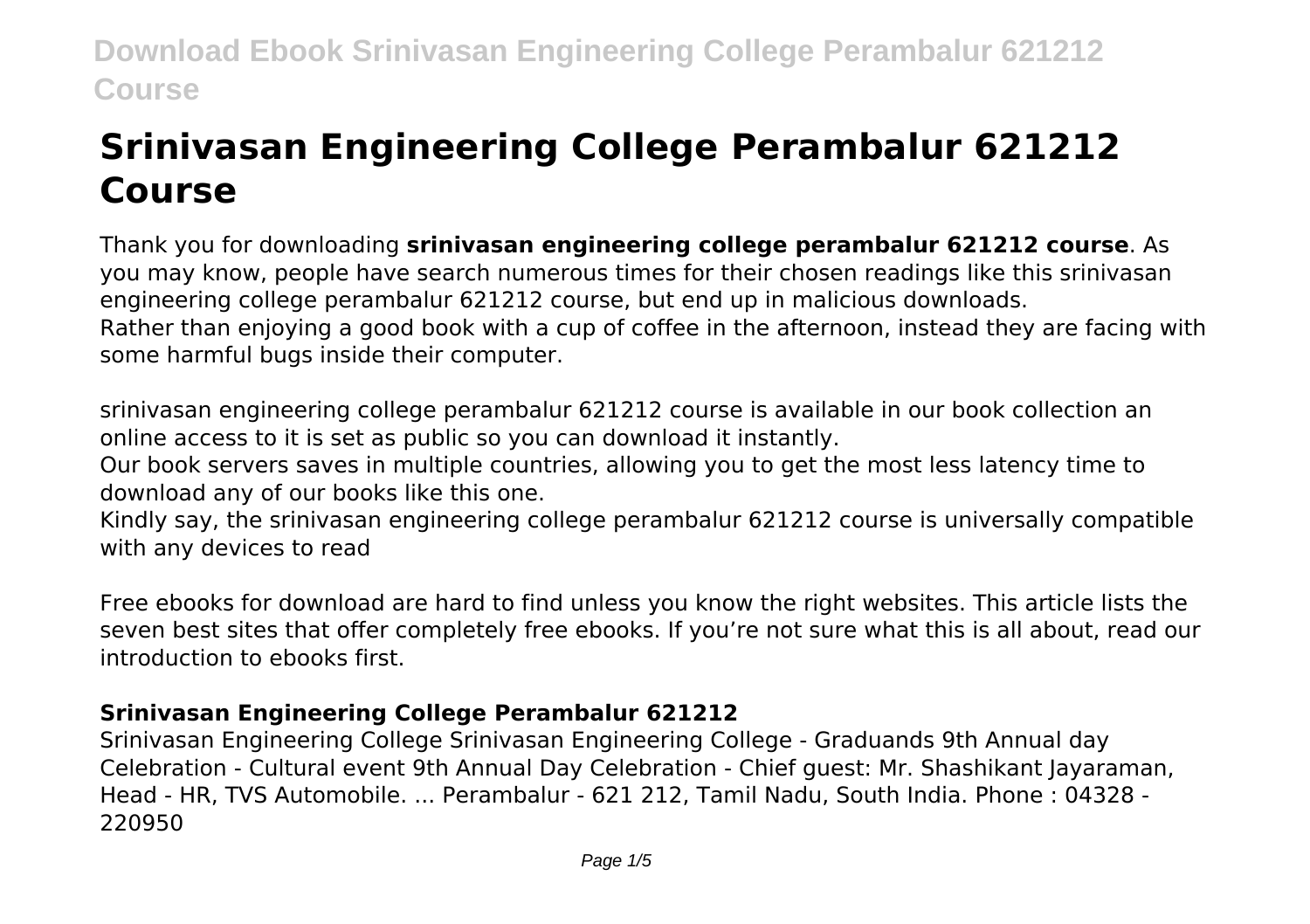## **SRINIVASAN ENGINEERING COLLEGE - Thuraiyur Main Road ...**

Perambalur-621212. (Approved by AICTE,New Delhi and Affiliated to Anna University, Chennai.) TNEA 2019 COUNSELING CODE:3457 04328- 220961,220962 04328- 220075. Toggle navigation. Home; ... Many Thanks for your interest in Dhanalakshmi Srinivasan College of Engineering (DSCE),Perambalur.

## **Dhanalakshmi Srinivasan College**

Srinivasan College of Engineering was established in the year 2012 with 5 Bachelors Programmes. The college is approved by AICTE, New Delhi and affiliated to Anna University- Chennai. It is located in Thuraiyur road, Perambalur, approximately three kilometers from the Perambalur City Bus Stand.

## **Srinivasan Engineering College - [SEC], Perambalur ...**

Dhanalakshmi Srinivasan College of Engineering Perambalur Placement. The college has an HRDC which manages recruitments of students, by identifying their potential and training them for acquiring unique skill set. The companies that have visited the campus for recruitments are Cognizant, Wipro, HCL, MRF, Renault Nissan, etc.

# **Dhanalakshmi Srinivasan College of Engineering, Perambalur ...**

Dhanalakshmi Srinivasan Engineering College | 1,550 followers on LinkedIn | Dhanalakshmi Srinivasan Engineering College is a higher education company based out of Thuraiyur Road Perambalur - 621212, Perambalur, Tamil Nadu, India.

# **Dhanalakshmi Srinivasan Engineering College Mission ...**

Srinivasan College of Arts & Science was established by Shri.A. Srinivasan, Founder - Chairman of Dhanalakshmi Srinivasan Charitable and Educational Trust, Perambalur. The trust was registered on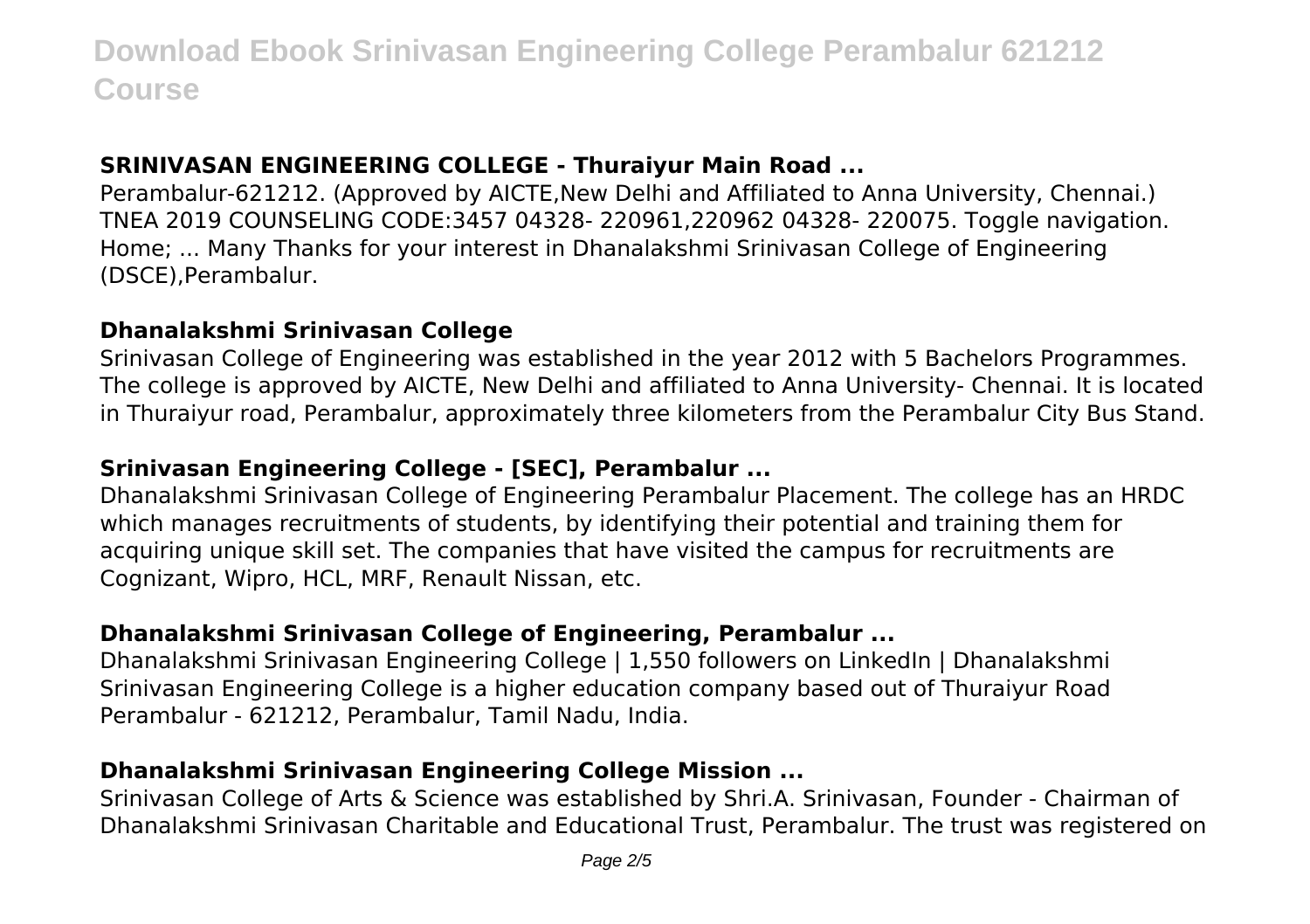18th January 1994 under the Tamilnadu Societies Act. The college was started on 29th November 2004 as per the G.O No.: MS. 477 and got affiliated to ...

### **Srinivasan College of Arts & Science | Perambalur - 621212**

Srinivasan Engineering College is located in Perambalur district and was established in the year 2006.Nearest Railway station to Srinivasan Engineering College is Ariyalur at distance of 33 km(s).

#### **Srinivasan Engineering College - College Council**

Dhanalakshmi Srinivasan Group of Institutions: Thuraiyur Road, Perambalur, Tamilnadu, India 621212.

## **Dhanalakshmi Srinivasan Group of Institutions**

Srinivasan College of Arts & Science srinivasan cas@rediffmail.com | srinivasan cas@yahoo.co.in ... in Computer Applications with high commendation from National Institute of Technology (NITT) (Formerly Regional Engineering College) Trichy. ... Perambalur – 621212. 4328 - 220 672 | 220 555 +91 70944 66473, 70944 66474;

# **Srinivasan College of Arts & Science | Perambalur - 621212**

Dhanalakshmi Srinivasan Agriculture College was established in the year 2017 under the Dhanalakshmi Srinivasan Charitable and Educational Trust with an aim to convert student resource into strong national assets. We have got the approval to start B.Sc. Agriculture and got affiliated to The Tamil Nadu Agricultural University, Coimbatore.

## **Dhanalakshmi Srinivasan Agriculture College**

Dhanalakshmi Srinivasan Engineering College (DSEC) located at Thuraiyur Road,Perambalur-621212 Perambalur Perambalur Tamil Nadu is one of the best colleges in India.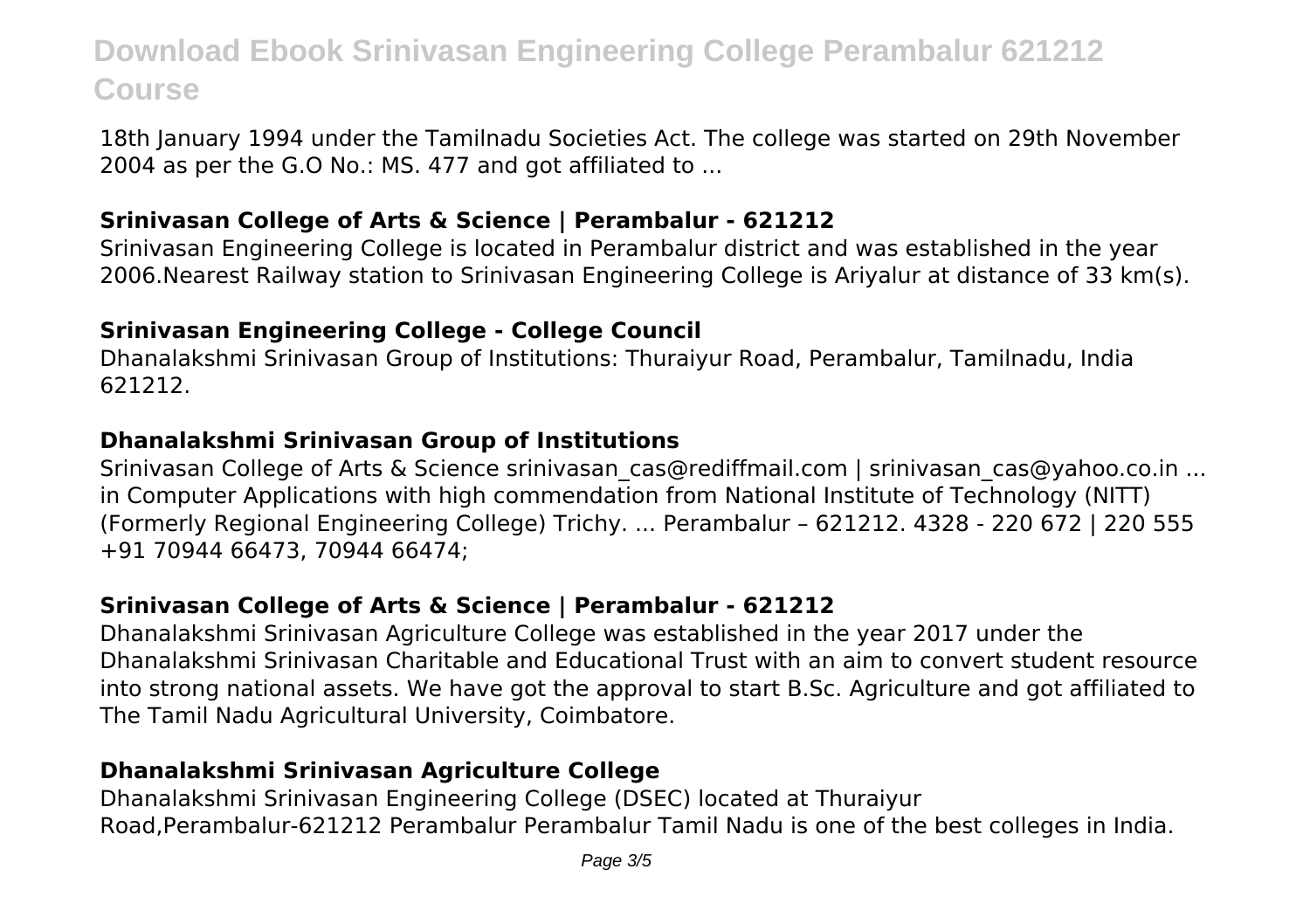The College has been rated by 2 people. This College is counted among the top-rated Colleges in Tamil Nadu with an outstanding academic track record. Find details on Website, Address, Contact Number, Reviews, Fees, Admissions ...

#### **Dhanalakshmi Srinivasan Engineering College, Thuraiyur ...**

College Council helps you find best engineering colleges in Perambalur. We provide various information on colleges in Perambalur such as college fees, hostel fees, total number of departments, number of seats for each departments, college location, nearby localities, reviews and ratings and much more for each individual colleges

# **List of Engineering Colleges in Perambalur - College Council**

Perambalur-621212. (Approved by AICTE,New Delhi and Affiliated to Anna University, Chennai.) TNEA 2019 COUNSELING CODE:3457 04328- 220961,220962 04328- 220075. Toggle navigation. Home; About Us . ... Dhanalakshmi Srinivasan College of Engineering Thuraiyur Road, Perambalur-621212. TamilNadu.

# **D**

Name of the College : Dhanalakshmi Srinivasan College of Engineering 2. Address : Thuraiyur Road, Perambalur - 621212 3. ... 1 B.E. Aerospace Engineering 2018 60 60 2 B.E. Robotics and Automation 2017 60 60 3 B.Tech. Chemical Engineering 2017 120 120

## **ANNA UNIVERSITY Chennai - 600025**

Roever College of Engineering & Technology (RCET) located at Elambalur (Village)Perambalur(District)Pin-621 212 Perambalur Perambalur Tamil Nadu is one of the best colleges in India. The College has been rated by 5 people. This College is counted among the toprated Colleges in Tamil Nadu with an outstanding academic track record. Find details on Fees,